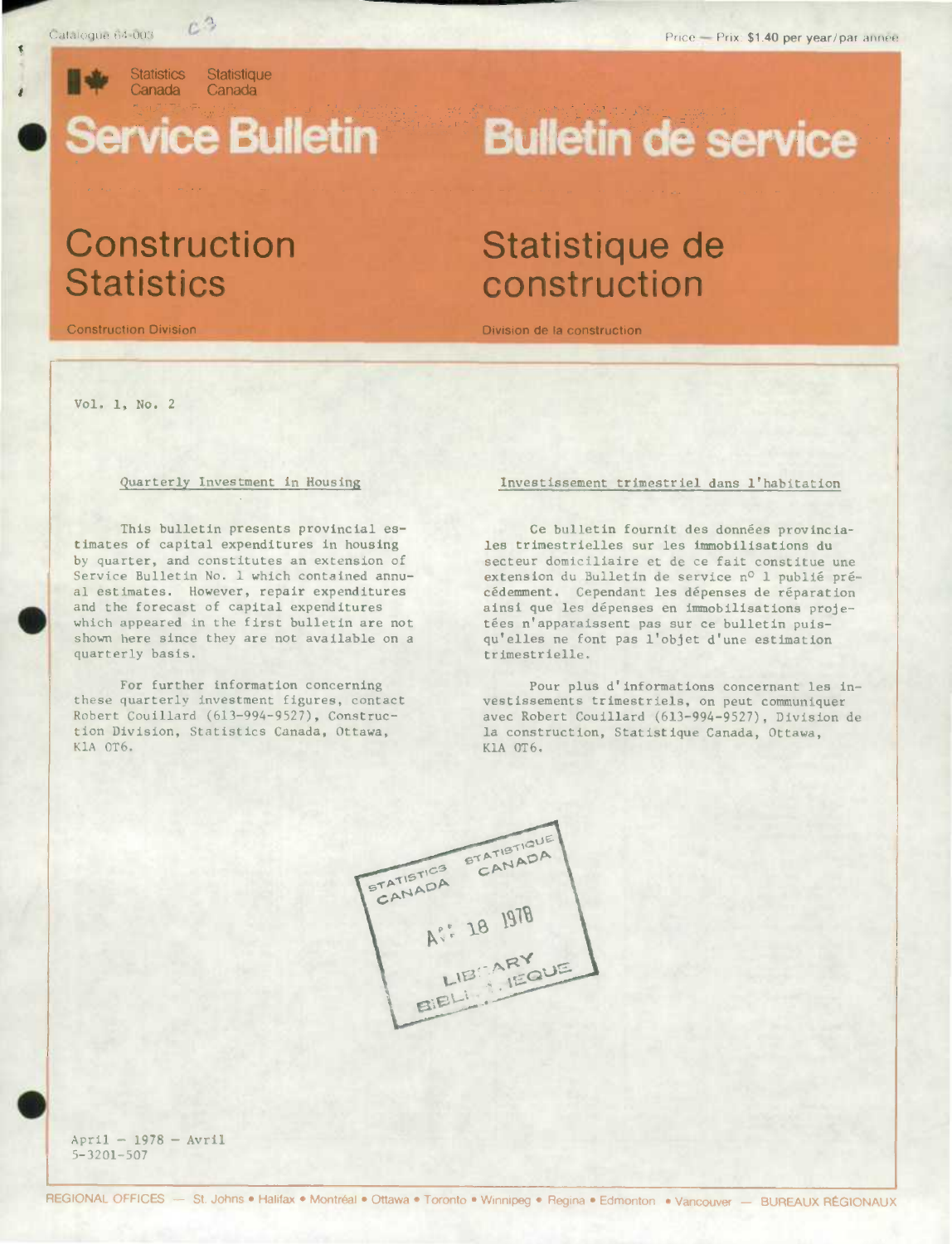#### Investment in Housing, by Quarter, 1976

Investissement dans l'habitation, par trimestre, 1976

|                                                                                             | New construction - Construction neuve          |                                                     |                                                                |                                            |                                       |                                                   | Other<br>capital                               | Total<br>capital                                 |
|---------------------------------------------------------------------------------------------|------------------------------------------------|-----------------------------------------------------|----------------------------------------------------------------|--------------------------------------------|---------------------------------------|---------------------------------------------------|------------------------------------------------|--------------------------------------------------|
| Province and quarter<br>Province et trimestre                                               | Singles<br>$\qquad \qquad -$<br>Simples        | Doubles                                             | Row<br>$\overline{\phantom{m}}$<br>Rangée                      | Apartments<br>$\sim$<br>Apparte-<br>ments  | Mobiles                               | Total                                             | expenditures<br>Autres<br>immobili-<br>sations | expenditures<br>Immobili-<br>sations<br>totales  |
|                                                                                             |                                                |                                                     |                                                                | thousands of dollars - milliers de dollars |                                       |                                                   |                                                |                                                  |
| $Newton1 and -Terve-Neuve:$                                                                 |                                                |                                                     |                                                                |                                            |                                       |                                                   |                                                |                                                  |
| First - Premier<br>Second - Deuxième<br>Third - Troisième<br>Fourth - Quatrième             | 26,266<br>28, 341<br>39,474<br>36,499          | 212<br>321<br>229<br>1,014                          | 6,997<br>6,311<br>9,038<br>9,891                               | 3,701<br>4, 555<br>4,208<br>4,920          | 561<br>651<br>884<br>366              | 37,737<br>40,179<br>53, 533<br>52,690             | 4,996<br>12,903<br>12,183<br>12,692            | 42,733<br>53,082<br>66,016<br>65,382             |
| Frince Edward Island - Île-du-Prince-Édouard:                                               |                                                |                                                     |                                                                |                                            |                                       |                                                   |                                                |                                                  |
| First - Premier<br>$Second - Deux$ ieux ieme<br>Third - Troisième<br>Fourth - Quatrième     | 3,400<br>5,405<br>6,778<br>5,453               | 229<br>543<br>362<br>110                            |                                                                | 304<br>233<br>383<br>349                   | 170<br>310<br>446<br>534              | 4,103<br>6,491<br>7,969<br>6,446                  | 1,329<br>2,852<br>2,732<br>2,709               | 5,432<br>9.343<br>10,701<br>9,155                |
| Novs Scotia - Nouvelle-Écosse:                                                              |                                                |                                                     |                                                                |                                            |                                       |                                                   |                                                |                                                  |
| $First - Figure 1$<br>$Second - Deux$ ième<br>Third - Troisième<br>Fourth - Quatrième       | 24.710<br>26,290<br>34,881<br>40.767           | 3,234<br>2,811<br>1,819<br>1,190                    | 939<br>1,568<br>1,293<br>1,327                                 | 12,315<br>13,860<br>15,744<br>16,223       | 1,775<br>2,046<br>1,726<br>1,123      | 42,973<br>46,575<br>55,463<br>60,630              | 8,384<br>15.784<br>22, 148<br>16,605           | 51,357<br>62,359<br>77,611<br>77,235             |
| New Brunswick - Nouveau-Brunswick:                                                          |                                                |                                                     |                                                                |                                            |                                       |                                                   |                                                |                                                  |
| First - Premier<br>Second - Deuxième<br>Third - Troisième<br>Fourth - Quatrième             | 17,546<br>30,026<br>56,742<br>43.436           | 1.942<br>1,229<br>1,139<br>925                      | 358<br>1,619<br>1,367<br>785                                   | 7,537<br>10.486<br>12,948<br>9,549         | 1,269<br>2,801<br>2,646<br>2,347      | 28,652<br>46,161<br>74,842<br>57,042              | 4,597<br>17,714<br>19,842<br>14,751            | 33,249<br>63,875<br>94,684<br>71,793             |
| Québec:                                                                                     |                                                |                                                     |                                                                |                                            |                                       |                                                   |                                                |                                                  |
| Second - Deuxième<br>Third - Troisième<br>Fourth - Quatrième                                | 213,565<br>311,402<br>418,798<br>340,428       | 11,918<br>10,806<br>15,755<br>15,301                | 7.551<br>8,083<br>7,665<br>7,979                               | 107,805<br>145,000<br>145,378<br>125,228   | 14,278<br>18,236<br>15,297<br>11,785  | 355,117<br>493,527<br>602,893<br>500,721          | 41,805<br>135,236<br>171,653<br>122,465        | 396.93.<br>628,76<br>224,546<br>6.13.186         |
| Ontario:                                                                                    |                                                |                                                     |                                                                |                                            |                                       |                                                   |                                                |                                                  |
| $First - Premier $<br>$Second - Deurl2me      $<br>Third - Troisième<br>Fourth - Quatrième  | 272.043<br>322,460<br>408,729<br>337.576       | 59,672<br>66,972<br>73,172<br>70,789                | 76,218<br>102,644<br>134,657<br>139,957                        | 125,8BB<br>142,523<br>196,131<br>180,451   | 8.328<br>14,632<br>13,926<br>8,793    | 542.149<br>649,231<br>826,615<br>737.566          | 87.681<br>264.333<br>297,642<br>205, 307       | $h^{3}9, B30$<br>913.564<br>1,124,257<br>942,873 |
| Manitoba:                                                                                   |                                                |                                                     |                                                                |                                            |                                       |                                                   |                                                |                                                  |
| $First - Premier  ,$<br>Third - Troisième<br>Fourth - Quatrième                             | 27,799<br>33,255<br>50,984<br>55,092           | 3,343<br>2,686<br>3,963<br>4, 341                   | 2,956<br>6,528<br>7,295<br>8,289                               | 15,827<br>18,409<br>20,089<br>16,609       | 3,216<br>5,652<br>6, 315<br>3,953     | 53,141<br>66.530<br>88.646<br>88,284              | 6, 324<br>12,421<br>23,643<br>20,185           | 59,465<br>78,951<br>112,289<br>108,469           |
| Saskatchewan:                                                                               |                                                |                                                     |                                                                |                                            |                                       |                                                   |                                                |                                                  |
| $First - Premier$<br>$Second - Deux$ ième<br>Third - Troisième<br>Fourth - Quatrième        | 57.698<br>54.397<br>88,490<br>84,189           | 1,945<br>3,499<br>5,140<br>4,702                    | 3,464<br>2,382<br>3,856<br>7,771                               | 13,786<br>16,191<br>21,514<br>28,853       | 9,411<br>11,975<br>9,134<br>6,012     | 86,304<br>88,444<br>128,134<br>131,527            | 6,026<br>16,700<br>21,436<br>25,936            | 92,330<br>105,144<br>149,570<br>157,463          |
| Alberta:                                                                                    |                                                |                                                     |                                                                |                                            |                                       |                                                   |                                                |                                                  |
| First -<br>Premier<br>Second - Deuxième<br>Fourth - Quatrième                               | 148.429<br>195,933<br>209,428<br>186,417       | 12,916<br>11,187<br>14,031<br>17,035                | 23,783<br>41,653<br>58,893<br>79,290                           | 36,097<br>54,308<br>70,980<br>78,062       | 24.466<br>33,808<br>33,190<br>22,075  | 245,691<br>336,889<br>386, 522<br>382,879         | 19,172<br>52,834<br>51,253<br>88,621           | 264,863<br>389,723<br>437,775<br>471,500         |
| British Columbia - Colombie-Britannique:                                                    |                                                |                                                     |                                                                |                                            |                                       |                                                   |                                                |                                                  |
| $First - Premier          $<br>Second - Deuxième<br>Third - Troisième<br>Fourth - Quatrième | 135,572<br>183,885<br>217,477<br>191,462       | 12,178<br>11,900<br>15,223<br>15,125                | 26,842<br>33,034<br>32,604<br>31,681                           | 66,676<br>80,474<br>96,881<br>89,526       | 11,393<br>12,765<br>13,791<br>9,370   | 252,661<br>322,058<br>375,976<br>337,164          | 40,173<br>72,221<br>81,419<br>84,192           | 292,834<br>394,279<br>457, 395<br>421, 356       |
| Yukon and Northwest Territories - Yukon et<br>Territoires du Nord-Ouest:                    |                                                |                                                     |                                                                |                                            |                                       |                                                   |                                                |                                                  |
| $First - Premler         $<br>Third - Troisième<br>Fourth - Quatrième                       | 3,190<br>4,116<br>5,283<br>4,563               | $\sim$<br>$\frac{1}{2}$<br>$\overline{\phantom{a}}$ | $\overline{\phantom{a}}$<br>$\sim$<br>$\sim$<br>$\overline{a}$ | 1,705<br>2,127<br>2,548<br>2,408           | 557<br>291<br>179<br>92               | 5,452<br>6, 534<br>8,010<br>7,063                 | 421<br>835<br>1,489<br>1,374                   | 5,873<br>7,369<br>9,499<br>8,437                 |
| Canada:                                                                                     |                                                |                                                     |                                                                |                                            |                                       |                                                   |                                                |                                                  |
| $First - Premier $<br>$Second - Deux$ ime<br>Third - Troisième<br>Fourth - Quatrième        | 930,218<br>1,195,510<br>1,537,064<br>1,325,882 | 107,589<br>111,954<br>130,833<br>130,532            | 149,108<br>203,822<br>256,668<br>286,970                       | 391,641<br>488,166<br>586,804<br>552,178   | 75,424<br>103,167<br>97,534<br>66,450 | 1,653,980<br>2,102,619<br>2,608,903<br>2,362, D12 | 220,908<br>603,833<br>705,440<br>594,837       | 1,874,888<br>2,706,452<br>3,314,343<br>2,956,849 |

#### $-2-$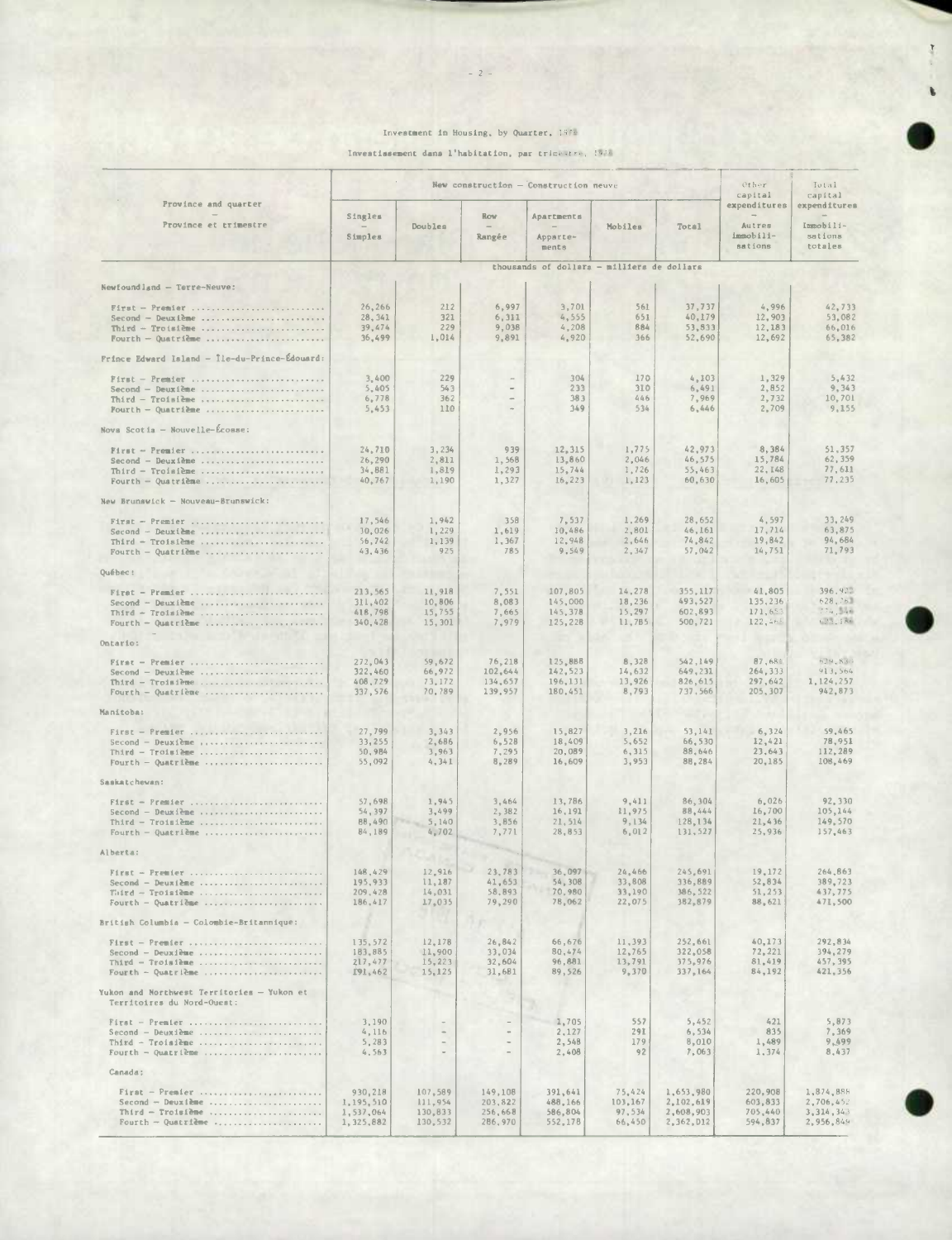#### Investment in Housing, by Quarter, 1977

 $-3 -$ 

investissement dans l'habitation, par trimestre, 1977

| Province and quarter<br>Province et trimestre                                               | New construction - Construction heuve           |                                          |                                          |                                            |                                      |                                                  |                                                | Total<br>capital                                 |
|---------------------------------------------------------------------------------------------|-------------------------------------------------|------------------------------------------|------------------------------------------|--------------------------------------------|--------------------------------------|--------------------------------------------------|------------------------------------------------|--------------------------------------------------|
|                                                                                             | Singles<br>Simples                              | Doubles                                  | Row<br>Rangée                            | Apartments<br>Apparte-<br>ments            | Mobiles                              | Total                                            | expenditures<br>Autres<br>immobili-<br>sations | expenditures<br>Immobili-<br>sations<br>totales  |
|                                                                                             |                                                 |                                          |                                          | thousands of dollars - milliers de dollars |                                      |                                                  |                                                |                                                  |
| Newfoundland - Terre-Neuve:                                                                 |                                                 |                                          |                                          |                                            |                                      |                                                  |                                                |                                                  |
| First - Premier<br>$Second - Deux1$<br>Third - Troisiàme<br>Fourth - Quatrième              | 19,938<br>22,688<br>28,048<br>20.647            | 1,207<br>1,010<br>1,119<br>584           | 5,498<br>3,424<br>2,045<br>1,102         | 2.921<br>2,535<br>5,317<br>6,762           | 138<br>226<br>276<br>287             | 29,702<br>29,883<br>36,805<br>29,382             | 5.173<br>13,192<br>11,787<br>8,156             | 34,875<br>43,075<br>48.592<br>37,538             |
| Prince Edward Island - Île-du-Prince-Édouard:                                               |                                                 |                                          |                                          |                                            |                                      |                                                  |                                                |                                                  |
| First - Premier<br>$Second - Deuxime $<br>Third - Troisième<br>Fourth - Quatrième           | 3,353<br>5,250<br>7,634<br>4,737                | 234<br>78<br>1.24<br>186                 | $\sim$<br>374                            | 122<br>72<br>708<br>911                    | 296<br>313<br>157<br>360             | 4,005<br>5,713<br>8,623<br>6, 568                | 630<br>4,459<br>2,625<br>2,816                 | 4,635<br>10.172<br>11,248<br>9,384               |
| Nova Scotia - Nouvelle-Écosse:                                                              |                                                 |                                          |                                          |                                            |                                      |                                                  |                                                |                                                  |
| First - Premier<br>Third - Troisième<br>Fourth - Quatrième                                  | 26,853<br>27,139<br>33,615<br>34,098            | 1,006<br>1,142<br>1,239<br>1,283         | 1,455<br>2,055<br>2,263<br>2,659         | 8,455<br>7,340<br>9,303<br>17,903          | 808<br>1,054<br>1,059<br>776         | 38,577<br>38,730<br>47,479<br>56,719             | 7.929<br>14,206<br>18,102<br>22,300            | 46,506<br>52,936<br>65,581<br>79.019             |
| New Brunswick - Nouveau-Brunswick:                                                          |                                                 |                                          |                                          |                                            |                                      |                                                  |                                                |                                                  |
| $First - Premier        $<br>Third - Troisième<br>Fourth - Quatrième                        | 17.216<br>19,778<br>43,643<br>34,254            | 843<br>514<br>752<br>916                 | 387<br>258<br>64                         | 4,611<br>4,193<br>4,305<br>4,955           | 805<br>992<br>1.204<br>947           | 23,862<br>25,735<br>49,968<br>41,072             | <b>B.186</b><br>16,320<br>20,970<br>9,443      | 32,048<br>42,055<br>70.938<br>50,515             |
| Québec:                                                                                     |                                                 |                                          |                                          |                                            |                                      |                                                  |                                                |                                                  |
| First - Premier<br>Second - Deuxième<br>Fourth - Quatrième                                  | 238,572<br>325,715<br>359,066<br>273,332        | 12,083<br>13,800<br>18,062<br>18,574     | 7,272<br>9.441<br>8,783<br>5,525         | 142,841<br>153,922<br>167,337<br>142,912   | 7,286<br>15,831<br>11,645<br>11,588  | 408,054<br>518,709<br>564,893<br>451,931         | 76,441<br>141,730<br>195,961<br>138,957        | 484,495<br>660,439<br>760.854<br>590,888         |
| thitar io:                                                                                  |                                                 |                                          |                                          |                                            |                                      |                                                  |                                                |                                                  |
| First - Premier<br>$Second - Deux1Bme$<br>Third - Troisième<br>Fourth - Quatrième           | 240,057<br>308, 308<br>427,949<br>311,761       | 59,467<br>73,308<br>102,791<br>97,250    | 102,851<br>101,541<br>128,304<br>134,140 | 127,546<br>130,041<br>197,664<br>202,734   | 5,609<br>13,608<br>12,341<br>10,519  | 535,530<br>626,806<br>869,049<br>756,404         | 120,182<br>241,081<br>280,319<br>242, 133      | 655,712<br>867,887<br>1,149,368<br>998,537       |
| Manitoba:                                                                                   |                                                 |                                          |                                          |                                            |                                      |                                                  |                                                |                                                  |
| First - Premier<br>$Second - Deux1eme $<br>$Third - Troisileme$<br>Fourth - Quatrième       | 36, 113<br>48,300<br>56.169<br>45,624           | 6, 523<br>6,325<br>5,616<br>5,706        | 6,851<br>6,953<br>6.645<br>6.564         | 12,881<br>18.642<br>29.512<br>28,052       | 2,992<br>3,854<br>3,356<br>3,222     | 65,360<br>84.074<br>101,298<br>89,168            | 9,831<br>19,851<br>34,283<br>15,883            | 75,191<br>103,925<br>135,581<br>105,051          |
| Saskatchewan:                                                                               |                                                 |                                          |                                          |                                            |                                      |                                                  |                                                |                                                  |
| First - Premier<br>$Second - Deuxi\ddot{\theta}$<br>Third - Troisième<br>Fourth - Quatrième | 65,068<br>64.114<br>76,802<br>79,230            | 6,274<br>3,399<br>2,698<br>4,956         | 6,087<br>5,911<br>3,862<br>3,067         | 24, 741<br>29,296<br>25,089<br>27,092      | 4,011<br>6,747<br>5,685<br>5,193     | 106,181<br>109,467<br>114,136<br>119,538         | 13,527<br>22,168<br>21,563<br>22,532           | 119,708<br>131,635<br>135,699<br>142,070         |
| Alberta:                                                                                    |                                                 |                                          |                                          |                                            |                                      |                                                  |                                                |                                                  |
| $P$ irar — Premier<br>Second - Deuxième<br>Third - Troinième<br>Fourth - Quatrième          | 121.384<br>138,540<br>180,140<br>178,084        | 13,401<br>17,247<br>22, 650<br>25,169    | 67,668<br>72,105<br>71,842<br>67,059     | 61,211<br>70,266<br>98,615<br>116,058      | 14,884<br>21,119<br>24,061<br>20,021 | 278,548<br>319,277<br>397,308<br>406,391         | 34,456<br>69,533<br>75,970<br>75,261           | 313,004<br>388,810<br>473,278<br>481,652         |
| British Columbia - Colombie-Britannique:                                                    |                                                 |                                          |                                          |                                            |                                      |                                                  |                                                |                                                  |
| $Second - Oeuxi$ and $$<br>$Third -Troisième $<br>Fourth - Quatrième                        | 129.973<br>164,057<br>190,575<br>158,730        | 15,254<br>14,819<br>13,880<br>11,805     | 24,792<br>29.934<br>29,398<br>25,282     | 75,859<br>87,750<br>91,433<br>87,904       | 9,362<br>10,698<br>8,708<br>9,085    | 255, 240<br>307,258<br>333,994<br>292,806        | 58,111<br>86,354<br>80,192<br>72,958           | 313,351<br>393,612<br>414,186<br>365,764         |
| Yukon and Northwest Territories - Yukon et<br>Territoires du Nord-Ouest:                    |                                                 |                                          |                                          |                                            |                                      |                                                  |                                                |                                                  |
| $Pirst - Premier$<br>Second - Deuxième<br>Third - Troisième<br>Fourth - Quatrième           | 3,659<br>4,593<br>5,731<br>4,685                |                                          |                                          | 1,669<br>1,894<br>2,369<br>2,412           | 45<br>54<br>109<br>70                | 5,373<br>6, 541<br>8,209<br>7,167                | 1,265<br>1,162<br>1,249<br>1,174               | 6,638<br>7,703<br>9,458<br>8, 341                |
| Ganada:                                                                                     |                                                 |                                          |                                          |                                            |                                      |                                                  |                                                |                                                  |
| First - Premier<br>Semond - Deuxième<br>Fourth - Quatrième                                  | 902, 186<br>1,128,482<br>1,409,372<br>1,145,182 | 116,292<br>131,642<br>168,931<br>166,429 | 222,861<br>231,622<br>253,206<br>245,772 | 462,857<br>505,951<br>631,652<br>637,695   | 46,236<br>74,496<br>68,601<br>62,068 | 1,750,432<br>2,072,193<br>2,531,762<br>2,257,146 | 335,731<br>630,056<br>743,021<br>611, 613      | 2,086,163<br>2,702,249<br>3,274,783<br>2,868,759 |